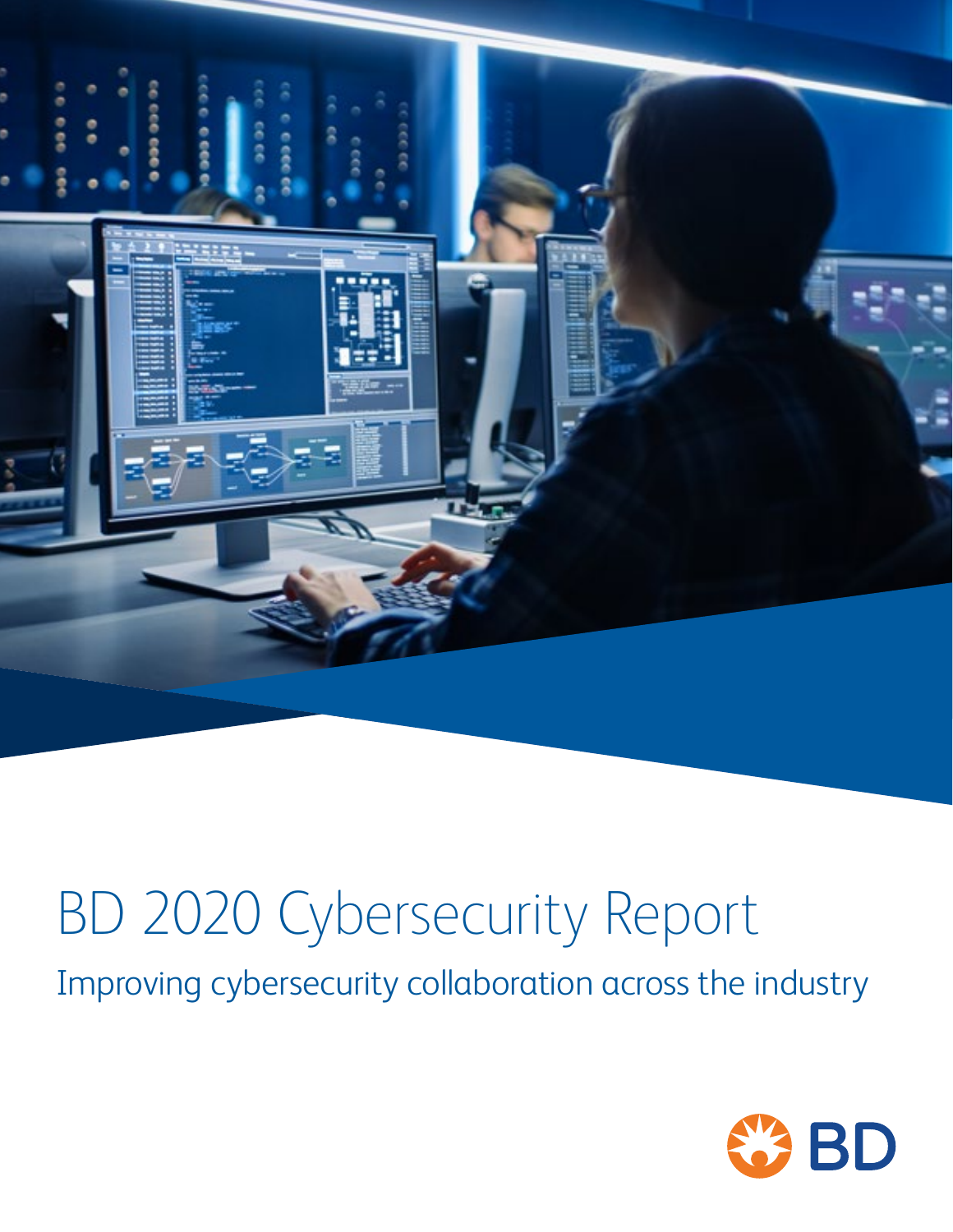# Cybersecurity for our customers and patients

#### A message from VP and CISO, Rob Suárez

At BD, our Purpose is *advancing the world of health™*. From life-saving medical devices and diagnostics tests, to high-tech instruments and equipment, the products we offer are critical to addressing some of the most challenging global health issues including the COVID-19 pandemic.

The healthcare industry has experienced an increase in cyberattacks since the pandemic began, with cybercriminals targeting hospitals, critical healthcare institutions, and even research organizations working to develop vaccines. These attacks make it clear that cybersecurity matters more now than ever before. It's about protecting what matters most—patient safety and patient privacy—while maintaining a resilient and thriving healthcare system.

BD customers around the world, and their patients, trust us to integrate cybersecurity into our products and to protect the design, manufacturing, delivery and support of those products. Further, our commitment to cybersecurity goes beyond protecting BD products by design to helping customers securely use our products in their environments.

#### "It's about protecting what matters most—patient safety and patient privacy—while maintaining a resilient and thriving healthcare system."

I am proud to say that BD is committed to doing what is right as we continue our journey toward advancing cybersecurity in the healthcare industry. That means being transparent and enabling customers to manage potential risks properly through awareness and guidance, building a strong community of practice that facilitates the adoption of emerging best practices, and collaborating with industry regulators, global thought leaders, and security researchers around the world who share our commitment to patient safety and patient privacy.

# Methodology

#### Cybersecurity guiding principles

Our commitment to cybersecurity includes the protection and resilience of our products, manufacturing and IT. We strive to meet high security standards. We also recognize that new security threats emerge daily across the healthcare industry—which is why we believe transparency and collaboration are essential.

Our strategic approach to cybersecurity includes:



#### Security by design

BD products and systems are designed to be secure and are developed using industry-leading cybersecurity standards, including those from ISO and NIST.

![](_page_1_Figure_14.jpeg)

#### Security in use

BD products and systems are secured and maintained throughout their intended life cycle, across all technologies and sites.

![](_page_1_Picture_17.jpeg)

#### Security through partnership

BD maintains a culture of transparency and collaboration with customers and industry stakeholders to establish industry best practices.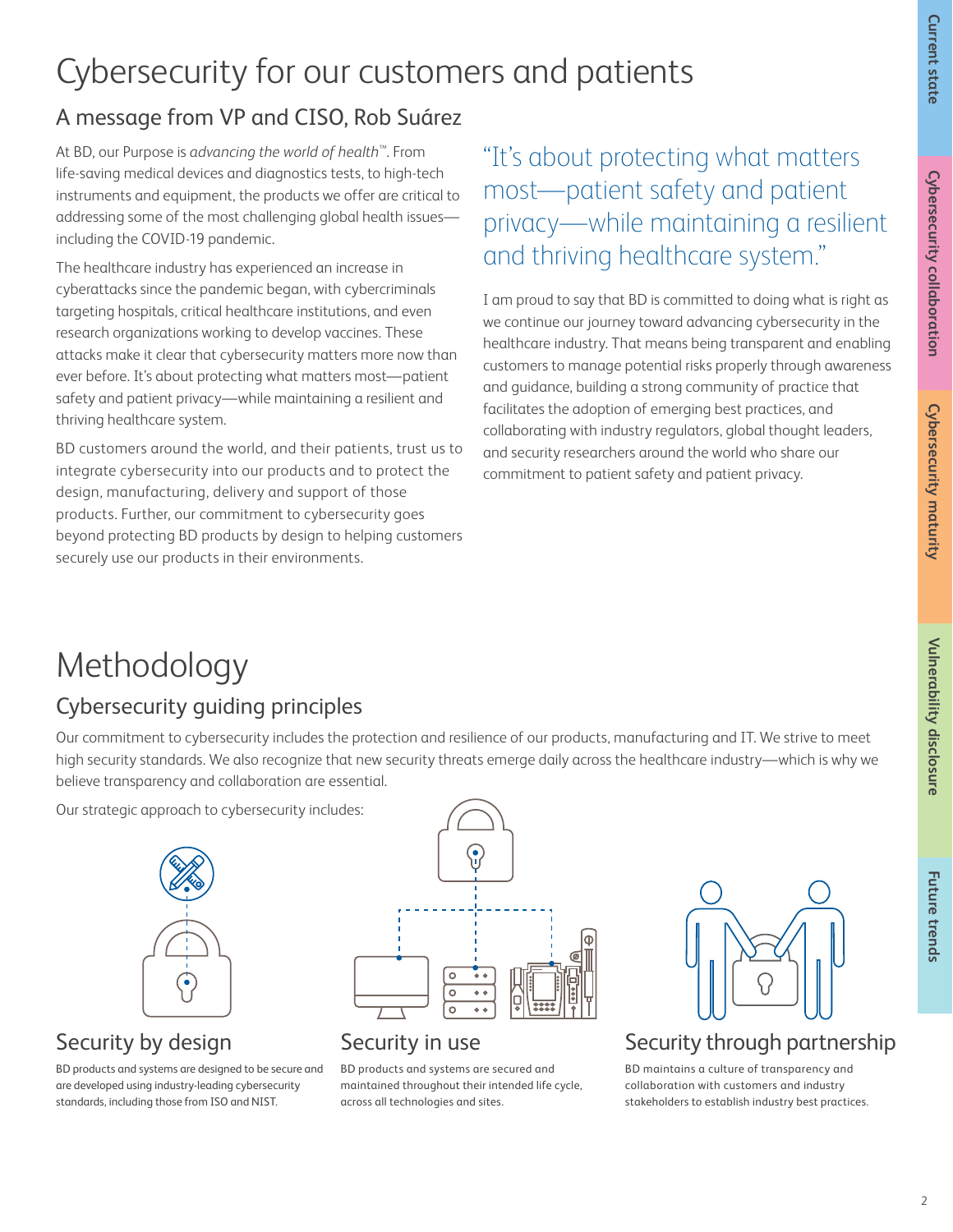# The current state of healthcare cybersecurity

Cybersecurity is one of the most critical issues impacting the healthcare industry. In 2019, 95 percent of healthcare institutions reported that they were targeted by some form of cyberattack,<sup>1</sup> from attempts at compromising patients' protected health information (PHI) to coordinated efforts to disrupt the healthcare supply chain and clinical workflows at hospitals.

Healthcare data breaches cost an average of \$6.45 million, which is 60 percent higher than the global average across all industries.<sup>2</sup> Add to that, the number of connected medical devices has increased by 62 percent in the past 5 years and is expected to continue growing.<sup>1</sup> However, 84 percent of hospitals report operating without a dedicated cybersecurity executive.3

Networked medical devices are not created in a vacuum, but rather are an amalgamation of operating systems, hardware and software applications. Without a robust software bill of materials and vulnerability tracking, customers may not know that a device they're using could be vulnerable to attack. The same goes for products that have hit their end-of-life and are no longer being supported by the manufacturer.

In this report, we will share the BD approach to cybersecurity in promoting collaboration across the industry and supporting our customers by addressing both the cybersecurity challenges and trends we see ahead.

#### **COVID-19 and cybersecurity**

Despite the global pandemic, the onslaught of attacks did not cease. If anything, the healthcare industry became a bigger target. In April 2020, early in the pandemic, Google recorded an average of 18 million daily malware and phishing emails related to COVID-19 scams.<sup>4</sup> By May of 2020, the Federal Bureau of Investigation (FBI) and the U.S. Department of Homeland Security's Cybersecurity and Infrastructure Security Agency (CISA) released a joint statement regarding increased cyberattacks against U.S. organizations conducting COVID-19 research and working to develop vaccines, treatments and testing.5 Amid an increase in ransomware attacks, CISA, the FBI and the Department of Health and Human Services (HSS) issued an additional joint cybersecurity advisory in the fall of 2020, warning U.S. hospitals and healthcare providers about ransomware activity targeting the healthcare and public health sector.<sup>6</sup> In the days that followed, dozens of U.S. hospitals were impacted by Ryuk ransomware, similar to the WannaCry ransomware attacks from 2017.<sup>7</sup>

![](_page_2_Picture_7.jpeg)

![](_page_2_Picture_8.jpeg)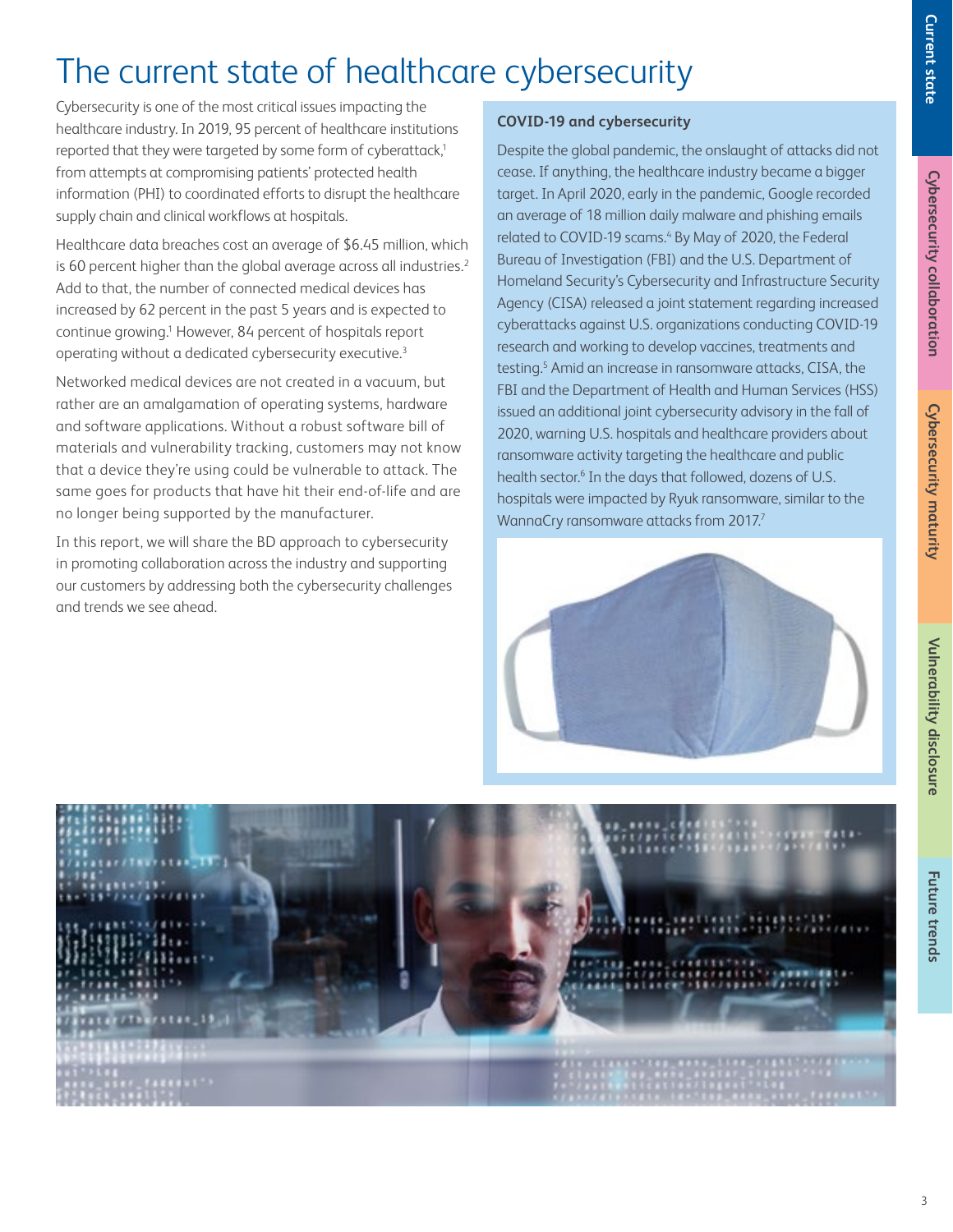# **Cybersecurity collaboration**

**Future trends** 

## Improving cybersecurity collaboration across the industry

#### Teaming up to advance cybersecurity maturity

From industry regulators and healthcare providers to security researchers and medical technology companies, we share the same goals: protecting patient safety and privacy; creating the resilient delivery of healthcare; and accelerating cybersecurity maturity across the healthcare industry.

Over the years, BD has actively sought to quickly align as the industry has made significant advances toward improving cybersecurity. The FDA published final guidance for **[Content of](https://www.fda.gov/regulatory-information/search-fda-guidance-documents/content-premarket-submissions-management-cybersecurity-medical-devices-0)  [Premarket Submissions for Management of Cybersecurity in](https://www.fda.gov/regulatory-information/search-fda-guidance-documents/content-premarket-submissions-management-cybersecurity-medical-devices-0)  [Medical Devices](https://www.fda.gov/regulatory-information/search-fda-guidance-documents/content-premarket-submissions-management-cybersecurity-medical-devices-0)** in 2014, encouraging medical device manufacturers to address cybersecurity throughout the product life cycle. That guidance is soon to be updated with additional recommendations related to device design, labeling and documentation.<sup>8</sup> Just two years later, in 2016, the FDA published final guidance for **[Postmarket Management of Cybersecurity in](https://www.fda.gov/regulatory-information/search-fda-guidance-documents/postmarket-management-cybersecurity-medical-devices)  [Medical Devices](https://www.fda.gov/regulatory-information/search-fda-guidance-documents/postmarket-management-cybersecurity-medical-devices)**, with recommendations for managing and communicating cybersecurity vulnerabilities.

These guidance documents have revolutionized medical device cybersecurity, and what's next is the harmonization of medical device regulations around the world. One organization that's addressing this is the International Medical Device Regulators' Forum (IMDRF), which published **[Principles and Practices for](http://www.imdrf.org/docs/imdrf/final/technical/imdrf-tech-200318-pp-mdc-n60.pdf)  [Medical Device Cybersecurity](http://www.imdrf.org/docs/imdrf/final/technical/imdrf-tech-200318-pp-mdc-n60.pdf)** in March 2020. BD was a member of the IMDRF Cybersecurity Working Group, highlighting the need for greater transparency around device end of life (EoL) and end of support (EoS).

In the clinical setting, it is not uncommon to see medical devices in service for 10–15 years,<sup>9</sup> and many are legacy devices that no longer receive regular security updates, putting them at greater risk for cyberattack. Fostering clear communication between medical device manufacturers and healthcare providers around the total product life cycle, including EoL and EoS, equips organizations to better align cybersecurity initiatives with procurement processes in a way that protects patient privacy and patient safety, and reduces the volume of outdated devices on the hospital network.

It's also time to develop a benchmark for cybersecurity maturity, so medical device manufacturers and healthcare providers can identify where they stand in relation to their peers, and where they're headed. A "map" for evaluating cybersecurity maturity already exists in the **[Healthcare & Public Health Sector](https://healthsectorcouncil.org/the-joint-security-plan/)  [Coordinating Council \(HSCC\) Medical Device and Health IT](https://healthsectorcouncil.org/the-joint-security-plan/)  [Joint Security Plan \(JSP\)](https://healthsectorcouncil.org/the-joint-security-plan/)**, which not only outlines specific recommendations for developing, deploying and supporting secure medical devices and health IT products, but also includes Maturity Model Metrics.

The Medical Device Innovation Consortium (MDIC) Cybersecurity Steering Committee, chaired by BD Vice President and Chief Information Security Officer, Rob Suárez, is working to develop a maturity model benchmark based on the JSP Maturity Model Metrics—which include organization structure and governance, risk management, design control and complaint handling—while also drawing on best practices from the Capability Maturity Model Index (CMMI). This benchmark will help medical device manufacturers and healthcare information technology companies track and measure their own progress and maturity against the JSP, while also benchmarking cybersecurity across the industry, adding much needed visibility to the industrywide progress.

![](_page_3_Picture_13.jpeg)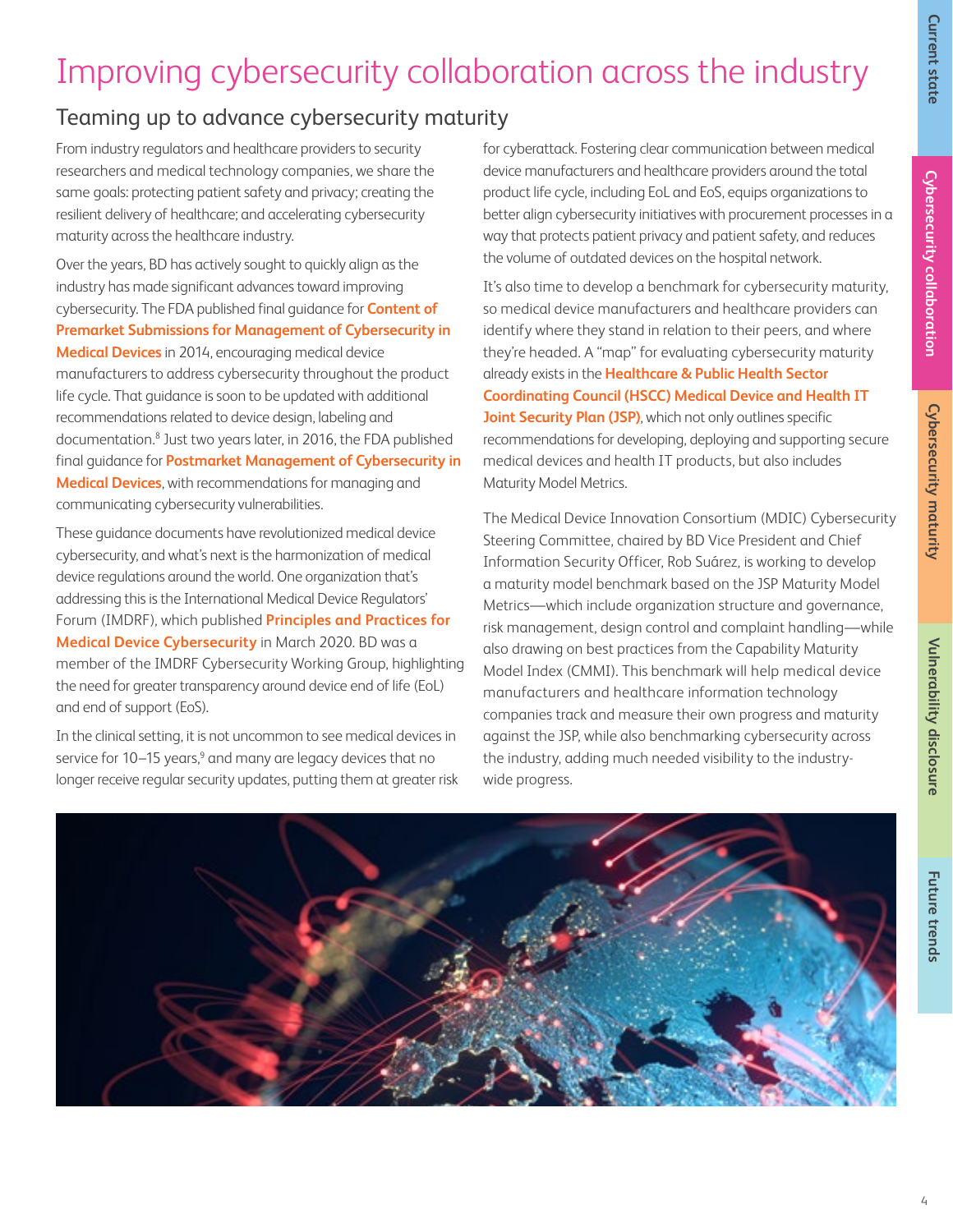# **Future trends Current state Cybersecurity maturityCybersecurity collaboration Cybersecurity collaboration Vulneraboration Vulnerability disclosure**

# Cybersecurity maturity

#### What do these advances mean for healthcare providers and patients?

The industry is maturing, and yet it can still be difficult for healthcare providers to know which initiatives to look for and prioritize when entrusting a medical device manufacturer with patient safety and patient privacy. The following best practices have helped BD advance cybersecurity maturity within our own organization:

#### **Threat modeling**

Threat modeling is the practice of identifying and prioritizing potential cybersecurity threats and mitigations in order to protect something of value—such as confidential data or intellectual property. In threat modeling, we ask ourselves four basic questions:

- What are we building?
- What can go wrong?
- What are we going to do about it?
- Did we do a good job?

While we design our products to be secure, threat modeling helps us uncover and examine potential risks during the design process and beyond. What we learn from this process helps us improve product security and also communicate mitigations and security best practices to our customers.

#### **Software bill of materials (SBOM)**

Medical device technologies often include third-party components. Challenges arise when those components have vulnerabilities that need to be patched. At BD, we strive for transparency, maintaining Product Security White Papers for all software-enabled products including any third-party component within the BD device. The purpose of these documents is to provide details regarding how BD security and privacy practices have been applied and what our customers should know about maintaining security throughout the entire product life cycle. Each white paper also includes a Manufacturer Disclosure Statement for Medical Device Security (MDS2). Customers and prospective customers can request Product Security White Papers through the **[BD Cybersecurity](http://bd.com/cybersecurity)  [Trust Center.](http://bd.com/cybersecurity)**

#### **Third-party validation**

Our cybersecurity programs and policies for products have been evaluated by the Underwriters Laboratories Cybersecurity Assurance Program (UL CAP), which uses standardized, testable criteria to enhance security controls and reduce cybersecurity vulnerabilities. Two BD products, the BD FACSLyric™ Flow Cytometer and the BD Synapsys™ Microbiology Informatics Solution were among the

![](_page_4_Picture_19.jpeg)

first medical devices to earn UL CAP certification, with additional evaluations underway.

BD also maintains a SOC2+ program for multiple BD products and systems that collect and process patient health information in accordance with the Health Insurance Portability and Accountability Act (HIPAA). These annual audits address the trust principles for security and, for our cloud-based products, availability. SOC2+ reports are prepared by an independent third party and provide assurance regarding the operational effectiveness of BD internal controls and the security of BD products. UL CAP and SOC2+ reports are available to customers upon request via the

**[BD Cybersecurity Trust Center](https://bd.com/cybersecurity)**.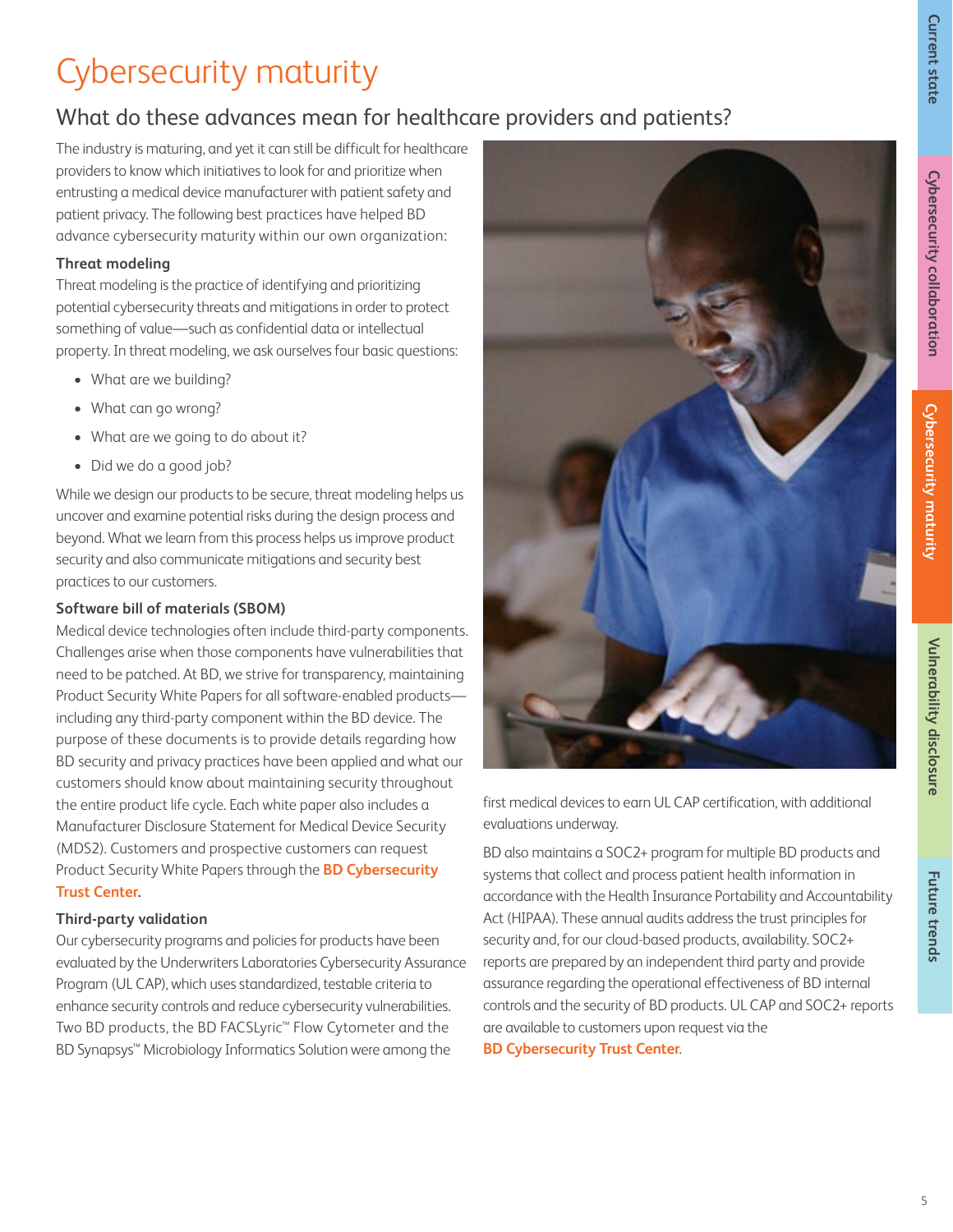#### **Cyber storm exercises**

Ninety percent of cyber incident response is preparation. That is why BD participates in cyber storms and tabletop exercises to practice responding to simulated cyber emergencies. In August 2020, th[e](https://www.cisa.gov/)

#### **[US Department of Homeland Security Cybersecurity and](https://www.cisa.gov/)  [Infrastructure Security Agency \(CISA\)](https://www.cisa.gov/)** facilitated a national cyber

storm exercise, bringing public- and private-sector entities together to simulate how they would respond to a cyber crisis impacting the nation's critical infrastructure. More than a dozen cybersecurity professionals from BD participated in **[Cyber Storm 2020](https://www.cisa.gov/cyber-storm-2020)**, which was designed to test the organization's cybersecurity preparedness and practice incident response and information sharing in a realistic scenario. Additionally, BD partners with CISA to improve internal processes and executive leadership preparedness trainings.

#### **Threat intelligence**

Across the healthcare industry, new cybersecurity threats emerge daily. Since you cannot protect what you do not know, it is essential for healthcare providers to understand the threat landscape and have access to reliable information as new vulnerabilities emerge. At BD, we leverage industry, government and law enforcement partnerships in conjunction with commercial threat intelligence solutions to monitor for vulnerabilities and threat activity related to our products and our internal systems.

#### **Vulnerability and incident management**

Once a potential vulnerability is discovered or an incident is reported to BD, we work to identify any vulnerable enterprise systems and products, test them, develop and validate compensating controls and/or security updates (as needed), and disclose our findings publicly, equipping customers with the information they need to manage potential risks properly. To learn more about the measures BD takes to drive toward 30-day communication and 60-day remediations for all vulnerabilities and incidents, visit the **[BD Cybersecurity Trust Center](https://bd.com/cybersecurity)**.

![](_page_5_Picture_9.jpeg)

#### **Looking to advance your organization's cybersecurity maturity?**

In addition to our Incident and Vulnerability Management Plan, BD offers an array of cybersecurity templates available for download on the **[BD Cybersecurity Trust Center](https://bd.com/cybersecurity)**.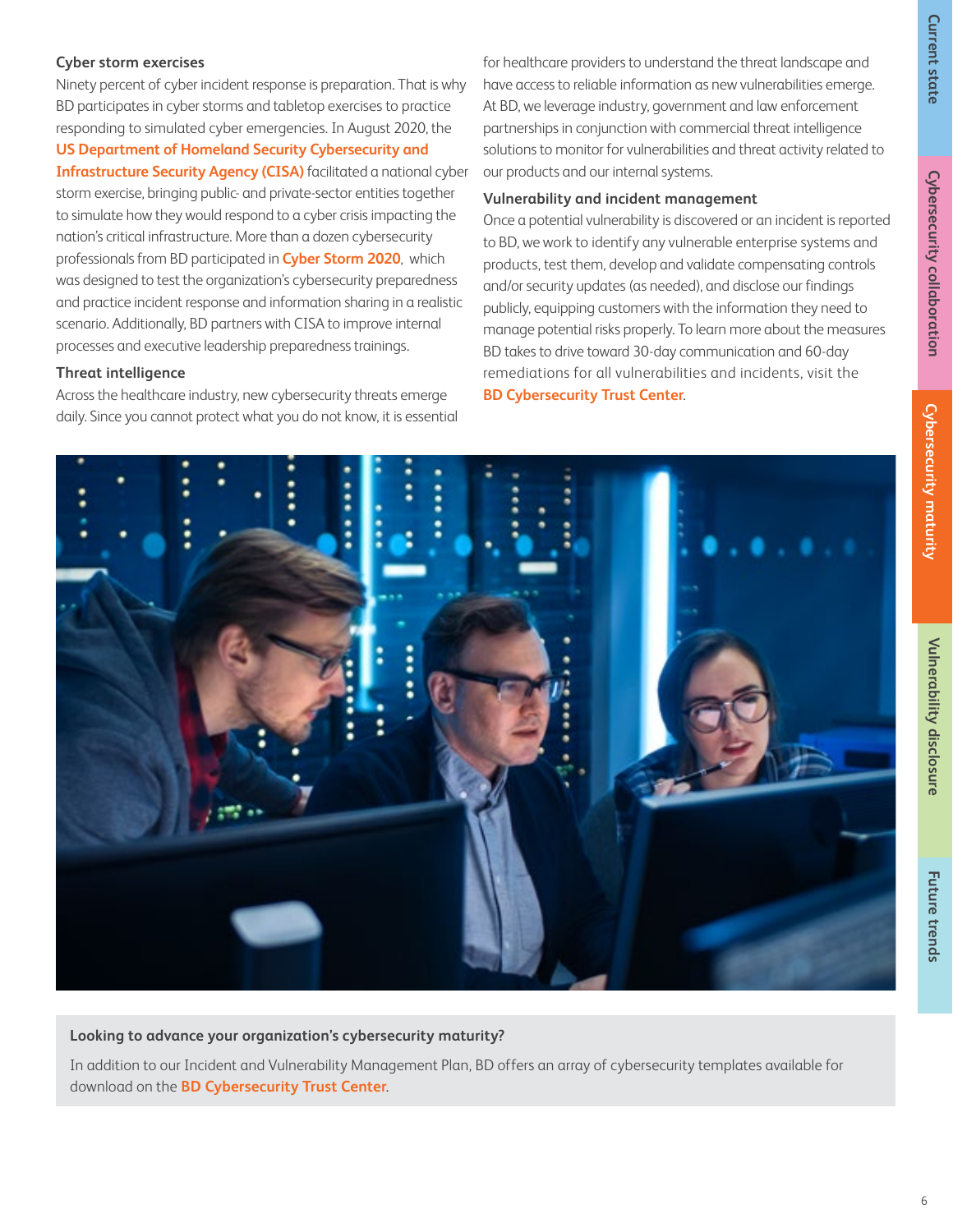**Future trends** 

# Vulnerability disclosure

#### Building trust through Coordinated Vulnerability Disclosure

The FDA has established the expectation that all medical device manufacturers communicate *easily exploitable vulnerabilities*, also known as "uncontrolled risks," to customers within 30 days and remediate those vulnerabilities within 60 days.

At BD, we are committed to upholding the same rigorous standard for vulnerabilities that are *difficult to exploit*, otherwise known as "controlled risks." We believe this level of transparency is essential to enabling our customers to manage potential risks properly. All BD product security bulletins and notifications are posted to the **[BD Cybersecurity Trust Center](https://bd.com/cybersecurity)**.

We share this information even when a potential vulnerability exists in third-party software. This transparency is standard best practice. Third-party vulnerabilities will continue to exist as new technologies emerge, and BD actively monitors for them so our customers can

prioritize patching as needed. Medical device manufacturers have an essential role in protecting the infrastructure of healthcare across the world, and we need to be proactive and share information about the latest emerging threats, new vulnerabilities in our technologies, and what our stakeholders can do to protect themselves. We firmly believe transparency cultivates trust, and we encourage all medical device manufacturers to adopt the same approach.

Likewise, in the spirit of collaboration, BD also voluntarily reports coordinated vulnerability disclosures to the US Department of Homeland Security Cybersecurity and Infrastructure Security Agency (CISA), the FDA and the Health Information Sharing and Analysis Center (H-ISAC). We do this to help strengthen cybersecurity across the industry.

#### Process overview

![](_page_6_Picture_12.jpeg)

![](_page_6_Picture_13.jpeg)

#### **Report**

BD welcomes vulnerability reports from security researchers, customers, third-party component vendors and other external groups that wish to report a vulnerability in a BD software-enabled device.

#### **Analysis**

BD partners with the vulnerability reporter to investigate and confirm the validity of the vulnerability.

![](_page_6_Figure_18.jpeg)

If confirmed, in coordination with existing policies and procedures, BD will perform a cybersecurity risk assessment, clinical risk assessment, and if applicable, conduct validation and remediation planning while concurrently notifying and reporting to various stakeholders.

![](_page_6_Picture_20.jpeg)

#### **Disclosure**

Through coordinated vulnerability disclosure, BD publishes the contents of the notification on the

#### **[BD Cybersecurity Trust](https://bd.com/cybersecurity)**

**[Center](https://bd.com/cybersecurity)** and voluntarily reports the vulnerability to Information Sharing and Analysis Organizations (ISAOs) where BD participates, including the Cybersecurity and Infrastructure Security Agency (CISA) and the Health Information Sharing and Analysis Center (H-ISAC).

#### **Report a potential vulnerability or concern**

We encourage BD customers and security researchers to engage in a dialogue through proactive reporting. To report a potential product-related security issue (such as an incident, data breach or vulnerability), please complete a **Cybers[ecurity Issue Report](https://go.bd.com/bd-product-potential-vulnerability-claim-report.html)  [Form](https://go.bd.com/bd-product-potential-vulnerability-claim-report.html)** online or email **[cybersecurity@bd.com](mailto:cybersecurity%40bd.com?subject=)**.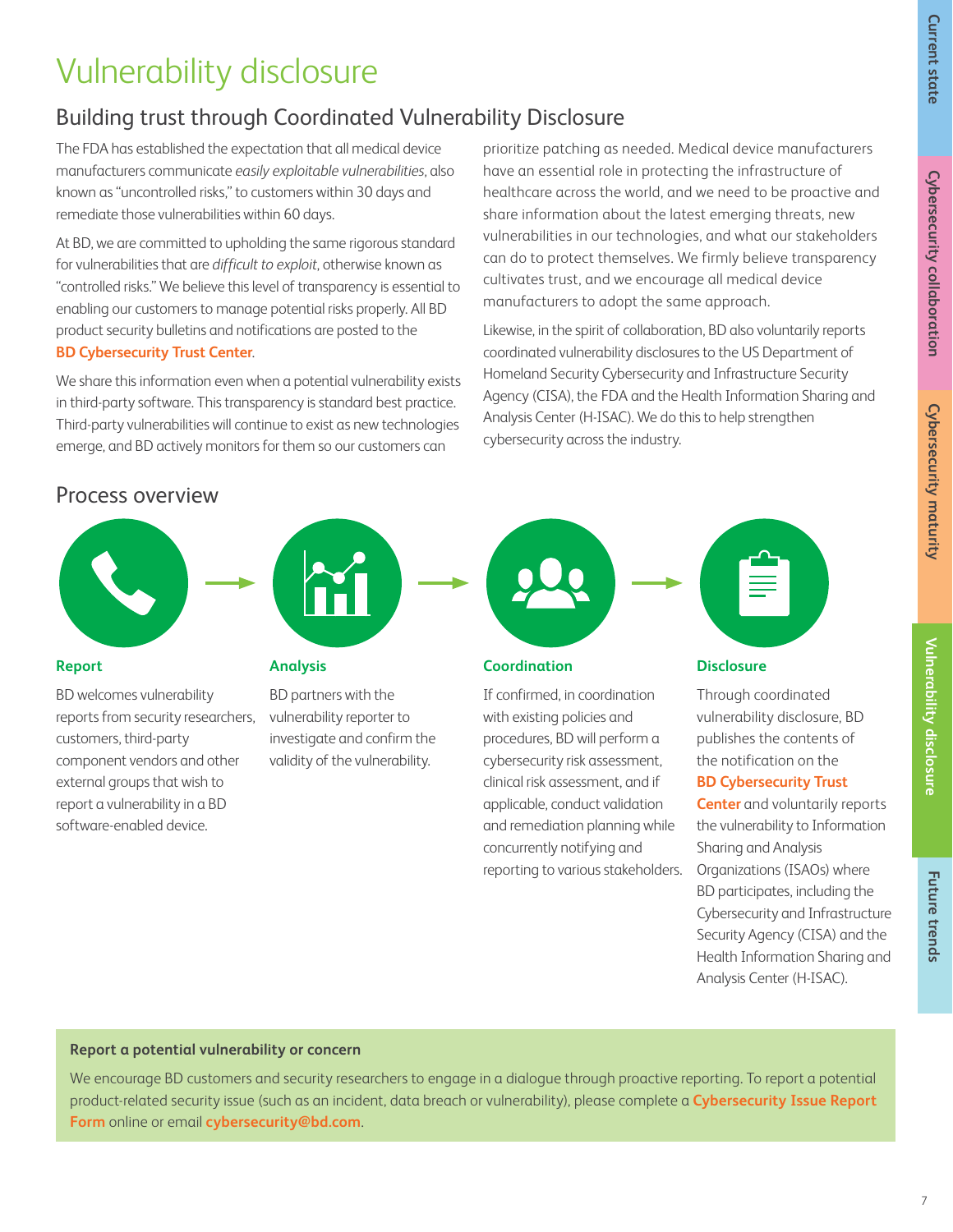# **Future trends Future trends**

# Future trends

#### What comes next?

As an industry, we've made significant progress in driving collaboration and improving medical device cybersecurity. However, the world continues to change, especially in the face of the COVID-19 pandemic. What can healthcare providers and their patients expect in the year to come? Here's a glimpse at the trends we anticipate:

- **1. Continued, systemic cyberattacks targeting the healthcare industry at large.** COVID-19 inspired an unprecedented increase in cyberattacks targeting the healthcare industry at large, from the World Health Organization to pharmaceutical companies working toward a coronavirus vaccine.10 While the spike was undeniably connected to the virus, it is unlikely that cybercriminals will scale back their attempts in the coming months.
- **2. Ongoing challenges related to remote work.** When the pandemic began, millions of healthcare organizations around the world went remote, almost overnight. From virtual telehealth appointments to using medical technology to monitor patients at home, many of these changes will continue long after the pandemic. As a result, healthcare providers and medical device manufacturers must work together to anticipate and effectively manage potential risks across an increasing number of environments.
- **3. More sophisticated social engineering attacks.** From phishing attempts to spoofing, social engineering attacks are common because they've been effective. As we look to the future, we can anticipate even more sophisticated social engineering attempts as cybercriminals track what works and find new ways to gain the trust of unsuspecting victims.
- **4. An increase in ransomware attacks against healthcare providers.** From WannaCry to Ryuk, ransomware attacks have increased in recent years and continue to be used by threat actors seeking financial gain.<sup>11</sup> Healthcare providers have already begun to examine vendors' cybersecurity maturity more closely, including disaster recovery plans for cloud-based software solutions. As additional ransomware attacks emerge, customers will also increasingly look to vendor partners for support recovering data following these types of targeted attacks against hospital networks.
- **5. Expanded adoption of Zero Trust principles.** Improving the resilience of healthcare will need to include an important paradigm shift: adopting Zero Trust principles. Instead of

trusting devices inside the network, this approach means trusting no one by default and operating as though the network has already been compromised. Instead of relying primarily on strong passwords and virtual private networks (VPNs), we need to incorporate additional criteria to authenticate and authorize access—such as location, user behaviors and device health—to strengthen our approach and take cybersecurity to the next level.

- **6. Additional privacy legislation proposals and new laws.**  Globally, we will continue to see regional privacy laws emerge, similar to the European Union's General Data Protection Regulation (GDPR) and the California Consumer Privacy Act (CCPA). This means that healthcare providers and medical device manufacturers can expect more nuanced and complex privacy regulations in the year ahead.
- **7. Increased collaboration within the industry.** Collaboration makes us stronger. While we've made significant progress as an industry, in collaborating with customers, industry regulators, and security researchers, we anticipate increased proactive collaboration between medical device manufacturers in the coming year. Collaboration helps us amplify emerging threats, accelerate knowledge sharing about third-party vulnerabilities, and effectively equip our stakeholders to protect themselves and their patients.
- **8. Greater transparency in the name of patient safety and privacy.** Along with increased collaboration, we anticipate seeing more medical device manufacturers transparently sharing vulnerabilities in the year ahead—not only because doing so aligns with the **[HSCC Medical Device and Health IT](https://healthsectorcouncil.org/the-joint-security-plan/)  [Joint Security Plan \(JSP\)](https://healthsectorcouncil.org/the-joint-security-plan/)**, but also because transparency will no longer be taboo. Transparently sharing vulnerabilities will be a recognized best practice customers expect from all vendors who supply medical device technologies.

What drives us every day is our unwavering commitment to doing what is right for our customers and their patients. This is about protecting what matters most: patient privacy and patient safety. While the industry has made significant progress, there is work yet to be done. Whether you are a BD customer, industry regulator, threat intelligence organization, security researcher or fellow medical device manufacturer, we invite you to partner with BD to drive medical device cybersecurity forward. To learn more, visit the **[BD Cybersecurity Trust Center](https://www.bd.com/cybersecurity)**.